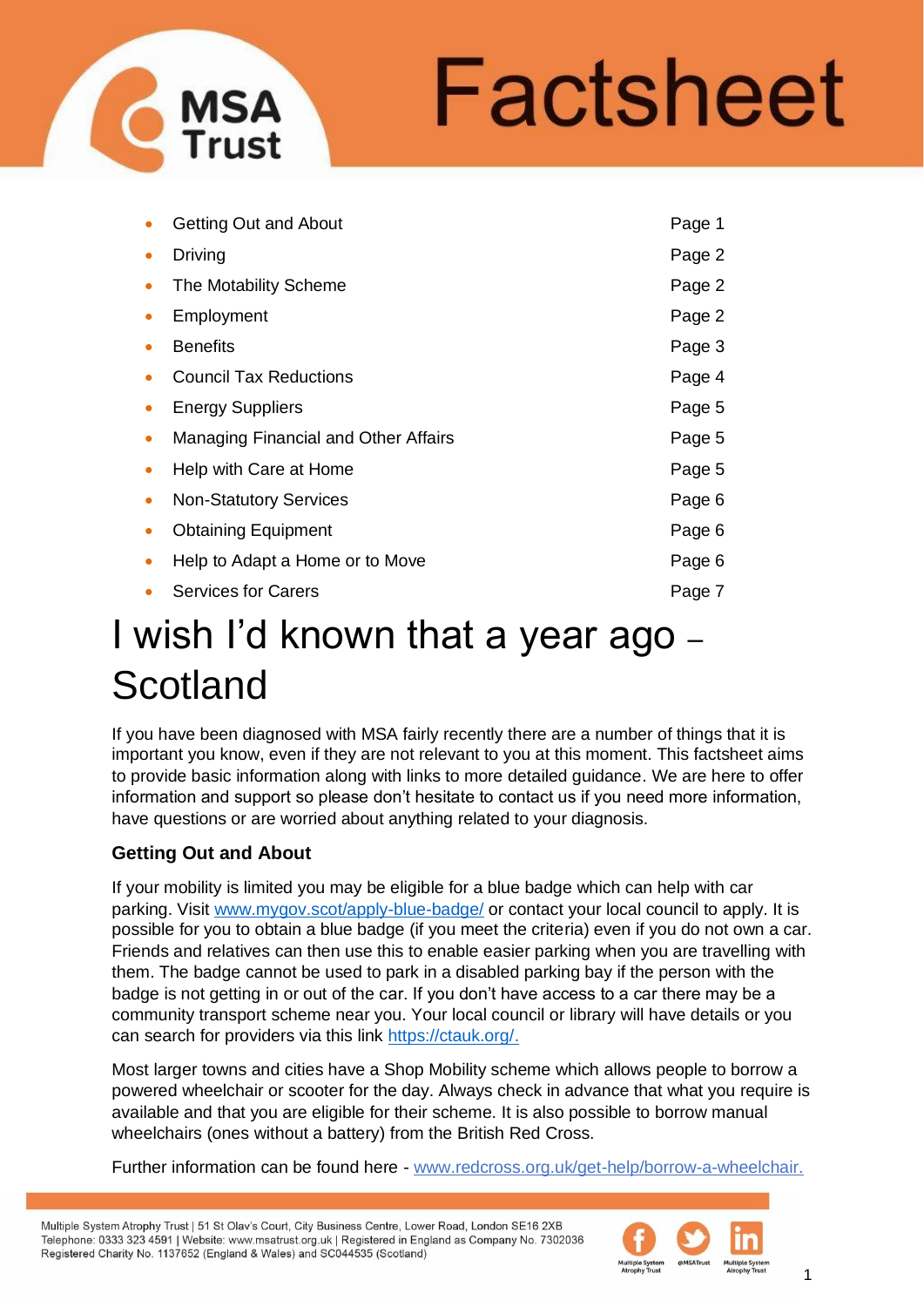Taking holidays, in the UK or abroad, can be important and we have a specific factsheet about this including details of companies who may offer travel insurance to people diagnosed with MSA. It also lists specialist travel agents and advice services. You can download it on our website here - [https://www.msatrust.org.uk/wp-](https://www.msatrust.org.uk/wp-content/uploads/2015/11/FS403-V2.4-Travelling-and-MSA-1.pdf)

[content/uploads/2015/11/FS403-V2.4-Travelling-and-MSA-1.pdf.](https://www.msatrust.org.uk/wp-content/uploads/2015/11/FS403-V2.4-Travelling-and-MSA-1.pdf) If you have concerns about toilets when you are out, there are keys (sometimes known as Radar keys) which unlock disabled toilets in many public places around Scotland. They are available from local councils or from [www.disabilityrightsuk.org/shop/official-and-only-genuine-radar-key.](https://www.disabilityrightsuk.org/shop/official-and-only-genuine-radar-key)

'Just can't wait' cards are available via www.bladderandbowel.org/helpinformation/just-cantwait-card/. These can be used discreetly when you urgently need to use a toilet when out and about. There is also a phone app which can be downloaded and used to locate the nearest toilet facilities.

## **Driving**

It is a legal requirement to let the DVLA know of any medical condition which may affect your ability to drive – this includes a diagnosis of MSA even though it is not listed in DVLA literature. It is also essential to tell your insurance company as not doing so may invalidate your policy. Telling the DVLA will not automatically lead to you losing your licence but further investigations into your ability to continue driving may need to be made. You can contact the DVLA on 0333 790 6806 or visit this website for more information [www.gov.uk/browse/driving/disability-health-condition.](https://www.gov.uk/browse/driving/disability-health-condition)

People in receipt of the enhanced mobility rate of Personal Independence Payment (PIP) may be able to obtain a vehicle through the Motability scheme. See the section below for more information. You do not have to be a driver yourself to use this scheme. People in receipt of Disability Living Allowance (DLA) or PIP may be entitled to help with road tax https://assets.publishing.service.gov.uk/government/uploads/system/uploads/attachment\_da ta/file/645097/ins216-how-to-apply-for-free-disabled-tax.pdf. We also have a factsheet on driving which you can read on our website here - [https://www.msatrust.org.uk/wp](https://www.msatrust.org.uk/wp-content/uploads/2015/11/FS401-V1.4-Driving-and-MSA.pdf/)[content/uploads/2015/11/FS401-V1.4-Driving-and-MSA.pdf/.](https://www.msatrust.org.uk/wp-content/uploads/2015/11/FS401-V1.4-Driving-and-MSA.pdf/)

## **The Motability Scheme**

The Motability scheme is available to people in receipt of DLA with the higher rate mobility component or PIP with the enhanced mobility component. Please note, no new claims can be made for DLA and only people under state pension age can apply for PIP. Under the Motability scheme people can use their mobility component to help fund a vehicle, a powered wheelchair or a scooter. See www.motability.co.uk for more information or call Motability customer services on 0300 456 4566.

## **Employment**

If you are in employment but need support, you should talk to your employer about 'reasonable adjustments'. This covers things like a change in your hours or to your work location. If you require specialist equipment to enable you to continue in your job you may get help via the government's Access to Work scheme. This applies even if you are already in a job or are self-employed. Access to Work can also provide help from another person where needed, for example through a taxi to work and for workplace adaptations. More information is available via your local Job Centre Plus or see the Government website here www.gov.uk/access-to-work.

Employers can read more about this at www.gov.uk/government/publications/access-towork-guide-for-employers/access-to-work-factsheet-for-employers.

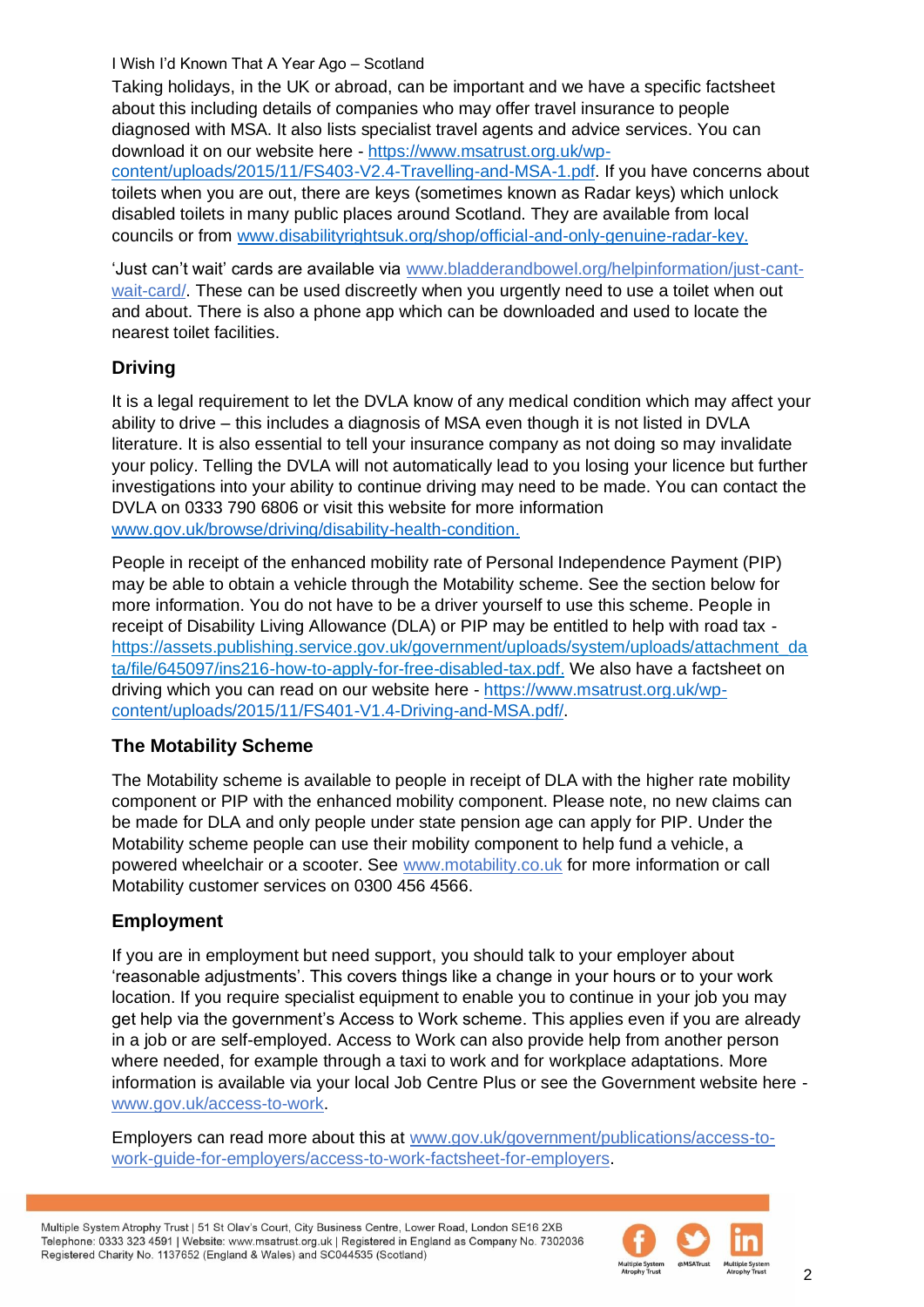If you are seeking work you may be eligible for benefits support, there's more information on this in the section below.

Work coaches at your local Job Centre Plus should offer assistance with finding employment and advising on any employer's responsibilities and the Access to Work scheme. Please see here for more information - [www.gov.uk/looking-for-work-if-disabled.](http://www.gov.uk/looking-for-work-if-disabled)

If you feel your MSA prevents you from working, please see the benefits section below.

## **Benefits**

Not all benefits are means-tested. Some benefits are paid to assist with additional care or mobility needs, some to help replace lost income and some to assist carers. You can read more about benefits at [www.gov.uk/browse/benefits,](http://www.gov.uk/browse/benefits) see [www.cas.org.uk/](http://www.cas.org.uk/) or visit your local Citizens Advice Office. Older people can also contact an Age Scotland centre (0800 470 80 90) for further information and support or they can ring the Money Talk Team on 0800 085 7145. Over time an increasing number of benefits will be administered by the Scottish Government and this may alter some of the eligibility criteria.

It is expected that people living with MSA will be entitled to ask their GP or other medical adviser to complete a form known as a DS1500. This will allow quicker access to some benefits including Attendance Allowance and the daily living component of Personal Independence Payment without the full assessment. It can also be helpful when claiming Employment and Support Allowance (ESA). DS1500 forms are currently used only where a person has a prognosis of less than six months of life but this is changing.

Up to date information can be found at [www.mygov.scot/benefits/](http://www.mygov.scot/benefits/) or contact our Social Welfare Specialist via the main office on 0333 323 4591.

Non means-tested, non-contributory benefits which will be especially relevant to people diagnosed with MSA include:

• Attendance Allowance (AA) - If you are over state pension age and require help with personal care or need supervision with some activities consider applying for AA. See www.gov.uk/attendance-allowance for more information or download our factsheet about AA on our website here - [https://www.msatrust.org.uk/wp-content/uploads/2015/11/FS405-](https://www.msatrust.org.uk/wp-content/uploads/2015/11/FS405-Attendance-Allowance-V1.0.pdf) [Attendance-Allowance-V1.0.pdf.](https://www.msatrust.org.uk/wp-content/uploads/2015/11/FS405-Attendance-Allowance-V1.0.pdf)

• Personal Independence Payment (PIP) - If you are under state pension age and require assistance with tasks of daily living or with mobility, consider applying for PIP. See www.gov.uk/pip for further information and support. If you are almost state pension age it is very important to ensure that you are in receipt of PIP (if you are entitled to it) and that you are receiving the correct rate of the mobility component. This is because after you reach state pension age you cannot claim PIP but will need to claim AA and this has no mobility component to it. People already in receipt of PIP usually remain on it but the rate of the PIP mobility component cannot be increased after you reach state pension age. We have a factsheet about PIP which can be downloaded on our website -

[https://www.msatrust.org.uk/wp-content/uploads/2015/11/Personal-Independence-Payment-](https://www.msatrust.org.uk/wp-content/uploads/2015/11/Personal-Independence-Payment-V1.0.pdf)[V1.0.pdf.](https://www.msatrust.org.uk/wp-content/uploads/2015/11/Personal-Independence-Payment-V1.0.pdf)

• Carers Allowance (CA) – This is payable to carers who support someone receiving AA or PIP for 35 hours or more a week. Although not means-tested CA cannot be paid to a carer who earns over £128 (2020/21 rate) a week, after deductions. The carer may be your partner, a family member or a friend. It is a benefit which overlaps state pension so some pensioners may not receive it. See here for further details - [www.gov.uk/carers-allowance.](http://www.gov.uk/carers-allowance)

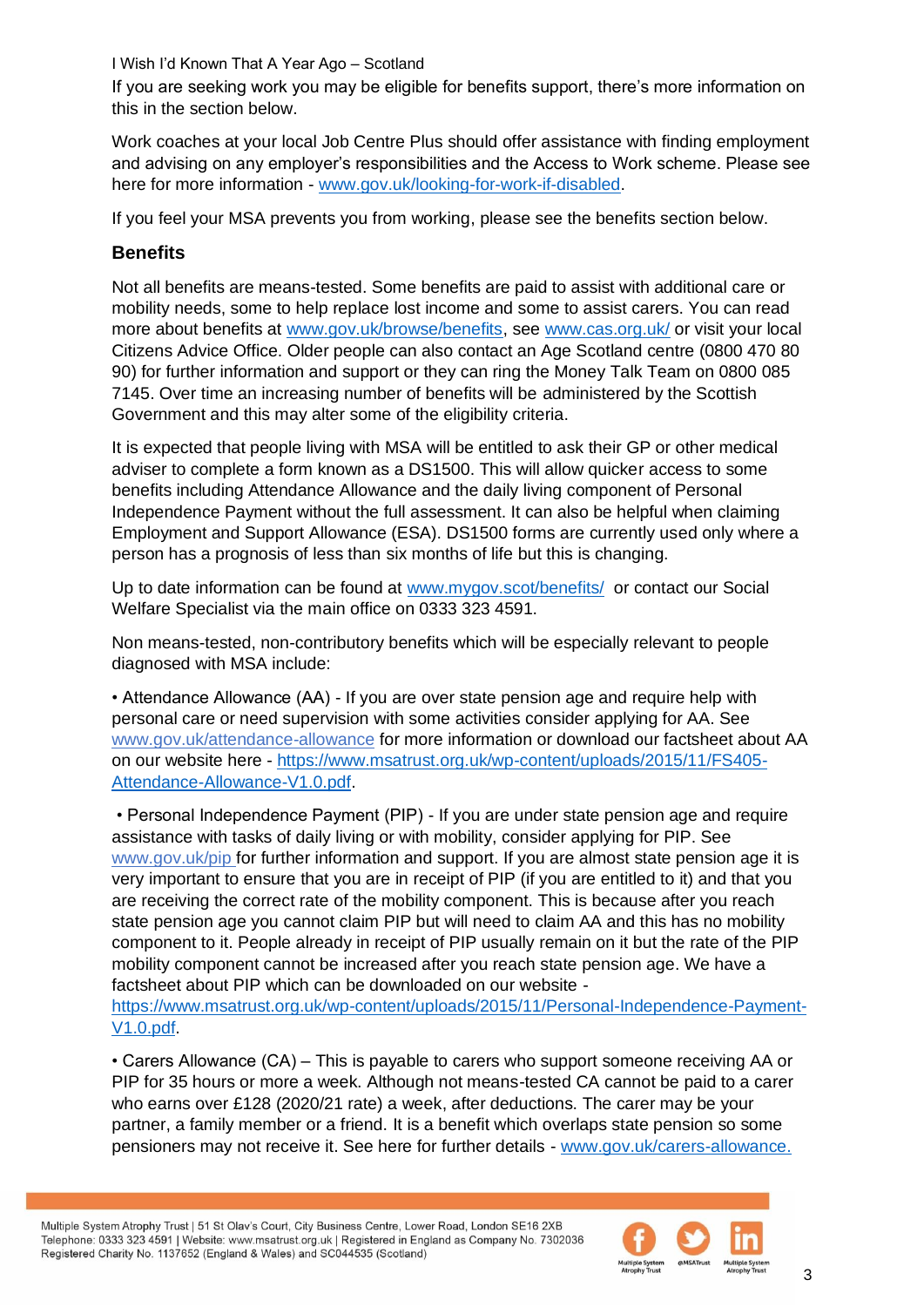Carers in Scotland may also receive a Carers Allowance Supplement, see [www.mygov.scot/carers-allowance-supplement/.](http://www.mygov.scot/carers-allowance-supplement/)

Non means-tested, contributory benefits especially relevant to people diagnosed with MSA include:

- *New Style Employment and Support Allowance (new style ESA)* This is paid to those who have limited capability to work because of a health condition or disability and have paid enough National Insurance contributions in the past 2 years. This is a non means-tested benefit and any savings are disregarded. Some permitted work may still be possible whilst claiming new-style ESA. You can find more information on new-style ESA here *-* New Style Employment and Support Allowance - GOV.UK (www.gov.uk)
- *New Style Job Seekers Allowance (new style JSA)* Similar to new style ESA above but for those seeking employment. Your local Job Centre Plus can advise you further on new style JSA or see here for more information - [Jobseeker's Allowance](https://www.gov.uk/jobseekers-allowance)  (JSA) - [GOV.UK \(www.gov.uk\)](https://www.gov.uk/jobseekers-allowance)

Means-tested benefits especially relevant to people diagnosed with MSA include:

- Pension Credit For people over state pension age. See [www.gov.uk/pension-credit](http://www.gov.uk/pension-credit) or call the Claim Line on 0800 99 1234.
- *Universal Credit* This is a benefit for those under state pension age. It is replacing Child Tax Credits, Working Tax Credits, Housing Benefit, Income Support, Income Based Employment and Support Allowance and Income-Based Job Seekers Allowance. See [www.gov.uk/universal-credit](http://www.gov.uk/universal-credit) or call the Helpline on 0800 328 5644 for further assistance. Transitional protection may exist for those people who are moved on to Universal Credit but whose circumstances have not changed. A change in circumstances (for example, you get married) will affect your benefits and you must notify the Department of Work and Pensions about this change. Please seek independent advice before choosing to switch from your current benefits to Universal Credit. Even an unsuccessful application for Universal Credit will result in the immediate loss of the benefits Universal Credit replaces and it will not be possible to reclaim those lost benefits.

You can check your entitlement to benefits at www.turn2us.org.uk or www.entitledto.co.uk. Age Scotland produce a range of helpful factsheets - [www.ageuk.org.uk/globalassets/age](http://www.ageuk.org.uk/globalassets/age-scotland/documents/ia---factsheets/general/gen-1-publications-list-jun-19.pdf)[scotland/documents/ia---factsheets/general/gen-1-publications-list-jun-19.pdf.](http://www.ageuk.org.uk/globalassets/age-scotland/documents/ia---factsheets/general/gen-1-publications-list-jun-19.pdf) Citizens Advice also has good online resources which can be accessed here [hwww.citizensadvice.org.uk/benefits/.](https://www.citizensadvice.org.uk/benefits/)

In certain circumstances we can arrange for someone from the Department of Work and Pensions to carry out a home-based discussion of your entitlements to a range of benefits.

Prescriptions are free in Scotland but there are entitlements to help with other health related costs (travel to appointments, dental and optical charges etc.) and to schemes such as the Winter Fuel Allowance. Sometimes people not in receipt of benefits but on a low income can be entitled to these. Our Social Welfare Specialist can give further information on these.

## **Council Tax Reductions**

These schemes are operated by local councils and you should contact your local council directly, but reductions are usually available if:

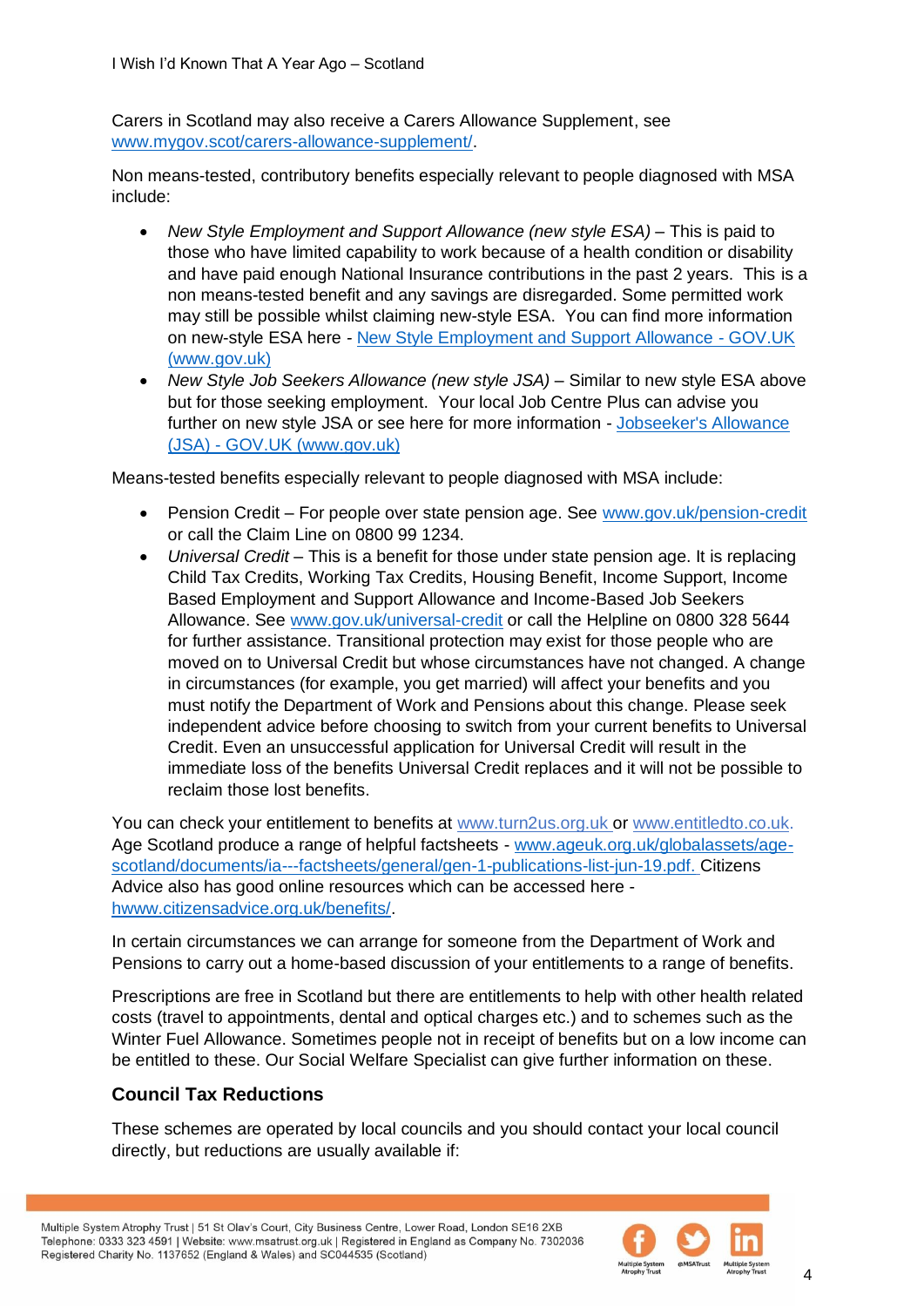• You live alone or the other person/people you live with are 'disregarded' (for example they are severely mentally impaired, a child or a full-time student. Some carers may be disregarded)

• You are severely mentally impaired

• You have had your home adapted for disability related needs (this depends on what adaptations have been made but examples include having an adapted bathroom or a ramped access into the property).

• Your home is unoccupied as you are staying elsewhere.

Please see [/www.mygov.scot/council-tax/discounts-exemptions-and-reductions/.](https://www.mygov.scot/council-tax/discounts-exemptions-and-reductions/)

There are other benefits available so do seek further advice where possible. It is a good idea to review the benefits you receive annually and at times of change.

## **Energy Suppliers**

Many gas and electricity suppliers have discount schemes for people on low incomes or who are disabled. Try to ensure you are on the lowest tariff. If you are using essential electrical equipment because of your disability you should advise your energy supplier so that they can consider arrangements to cover power cuts.

## **Managing Financial and Other Affairs**

Everyone diagnosed with MSA should consider having Powers of Attorney in place. A Power of Attorney is a legal document that allows you to appoint either one person, or more than one person, as your 'attorney' in respect of the management of your property and finances (a continuing power of attorney) or your health (a welfare power of attorney) or both (a combined welfare and continuing power of attorney). These are a little different to the powers of attorney documents used in England.

Many people mistakenly believe that their partner or next of kin will have the automatic right to make decisions for them if they are unable to do so, but this is not the case even if you are married. It is extremely important to appoint people you trust and to be specific about the scope of their powers. Attorneys can be in a position to make significant decisions if you lose the capacity to make your own decisions, for example about how your money is spent, about selling your property or about where you should live. The usual choice is to appoint close family members or a solicitor. Powers of Attorney can only be made by people who 'have capacity'. Capacity relates to the making of specific decisions. This means that powers of attorney can only be made by people who are able to understand the issues, weigh them up and make an informed choice. They must also be able to communicate that choice (verbally, in writing or in some other way). The making of what others may consider an unwise choice does not mean a person lacks capacity to make that decision. Please see [www.mygov.scot/power-of-attorney/further-information/.](http://www.mygov.scot/power-of-attorney/further-information/)

Many people choose to use a solicitor to make a power of attorney although it is not essential to do so and you may choose to complete the paperwork online yourself. A continuing power of attorney (for property and finances) can be registered and used before a person loses capacity if the donor (the person making the power of attorney) wishes this. With a combined power of attorney only the part relating to finances can be used before a person loses capacity.

Multiple System Atrophy Trust | 51 St Olav's Court, City Business Centre, Lower Road, London SE16 2XB Telephone: 0333 323 4591 | Website: www.msatrust.org.uk | Registered in England as Company No. 7302036 Registered Charity No. 1137652 (England & Wales) and SC044535 (Scotland)

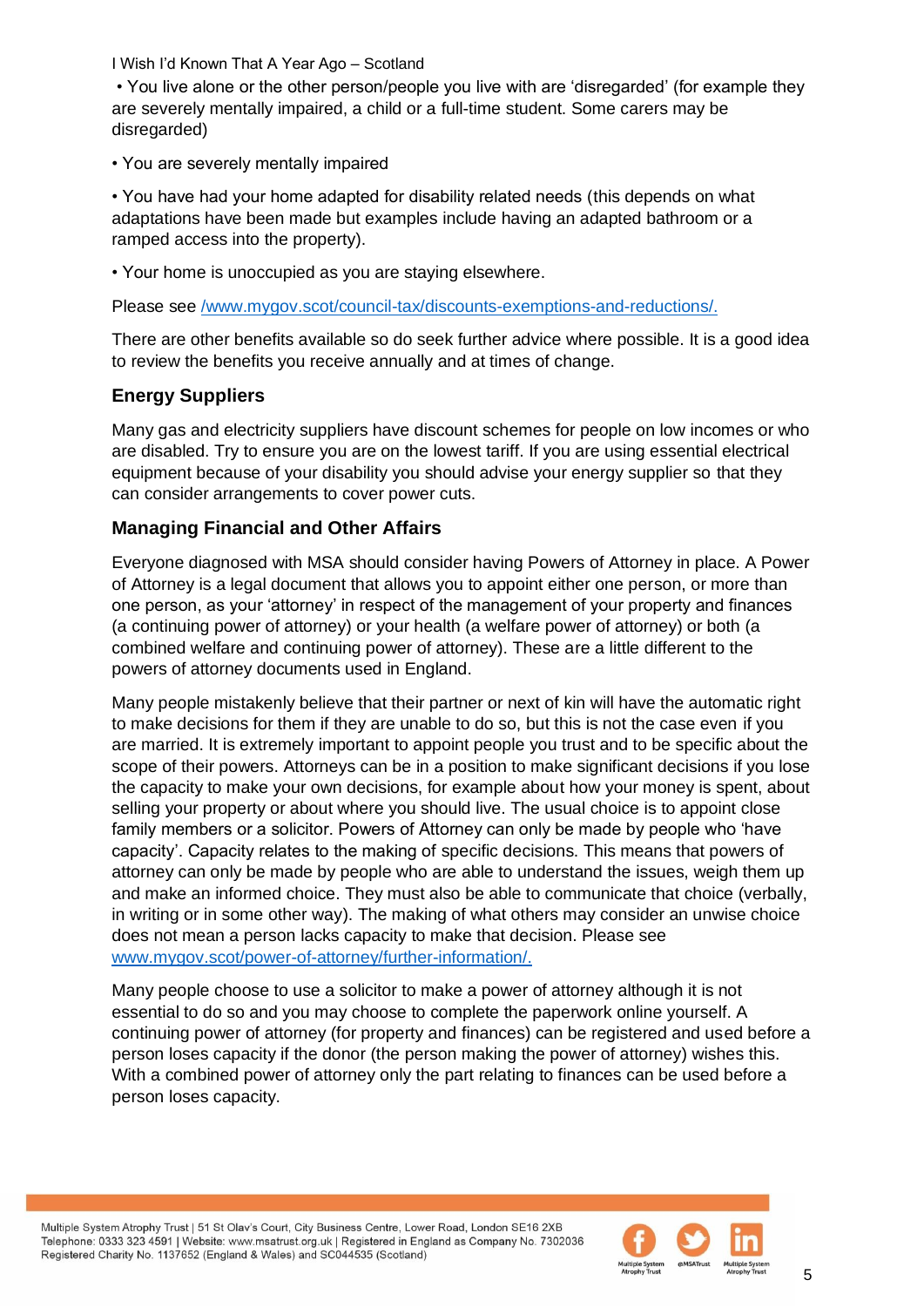If no continuing power of attorney is in place, it may be possible to arrange with the Department of Work and Pensions (DWP) to appoint someone to manage your benefits for you. Please see [www.mygov.scot/acting-on-behalf-of-someone-claiming-benefits/.](http://www.mygov.scot/acting-on-behalf-of-someone-claiming-benefits/)

#### **Help with Care at Home**

If you live at home and require help with tasks of daily living (for example, washing, dressing, preparing a meal, shopping) talk to the social care team at your local Council and request a 'community care assessment'.

This looks at your care needs and how they are (or can be) met. It will cover tasks of daily living, social activities, equipment needs and the need for support from other services, for example, from a District Nurse. You can refer yourself for this assessment.

In Scotland, following assessment, identified nursing and personal care needs are met free of charge without means testing. Nursing needs are met via your GP surgery but other needs may be met in a variety of ways including through self-directed support where you may choose to hold the allocated budget and use it in the way which best meets your agreed needs.

Charges may be made for assistance with home care (laundry, cleaning shopping) subject to a financial assessment of ability to pay.

You can read more about care support at home at: [www.careinfoscotland.scot/](http://www.careinfoscotland.scot/) or call Care Information Scotland on 0800 011 3200.

#### **Non-Statutory Services**

In every area there will be a range of services provided by voluntary organisations or by private providers. A care assessment may help identify these. Examples would include day centres, lunch clubs, befriending schemes and the home library service. Many hospices have a range of services offering ongoing support to people with progressive neurological conditions. Hospice support is not only for end of life care but is about improving quality of life. Each hospice is different but many offer day hospice support, regular home visits by trained volunteers and access to specialist advice. Your GP can refer you and some hospices do take self-referrals.

#### **Obtaining equipment**

Equipment that enables a person to be as independent or safe as possible, or which assists their carer, can be obtained and funded in a variety of ways. Medical or nursing equipment will be arranged via your GP surgery. Wheelchairs can be provided by the NHS – request a referral via your therapist or GP at an early stage.

To ask about equipment speak to your Local Authority's Social Work/Social Care Department. Discussions around equipment needs should be included as part of your care needs assessment. Equipment to assist a carer can be part of a carers assessment. Occupational Therapists take a lead in this. Do not wait until your need is acute as waiting lists for assessment can be lengthy.

Always seek advice before buying expensive equipment privately. Some areas have an Independent Living Centre where you can view equipment and obtain impartial advice. See [www.focusondisability.org.uk/dlc-3.html](http://www.focusondisability.org.uk/dlc-3.html) for a list or speak to your Occupational Therapist (OT).

There is general advice at [www.mygov.scot/care-equipment-adaptations/.](http://www.mygov.scot/care-equipment-adaptations/)

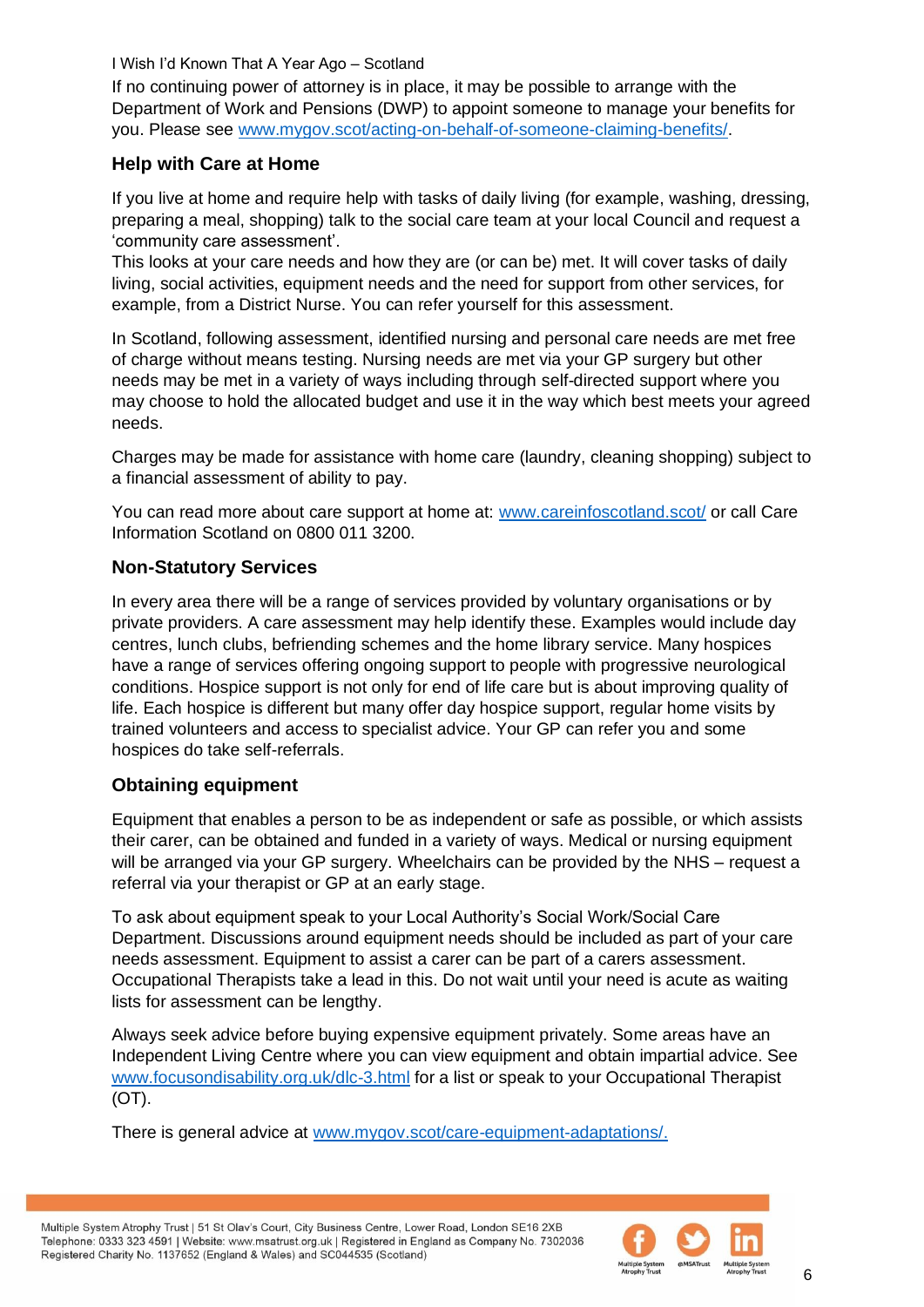The Scottish Fire and Rescue Service offer free home fire safety visits and free smoke alarms.

Many people living with MSA notice that their voice becomes softer or quieter over time making speaking difficult and their speech possibly unintelligible. This can cause frustration, both for the person living with MSA and their family. Because of this, the MSA Trust has entered into a contract with a company who support voice banking. Through voice banking a version of your voice can be banked whilst it is still reasonably clear and used with various devices to aid communication in the future.

It is important that this is considered at an early stage and that you discuss it with your Speech and Language Therapist. Where the therapist recommends it we can provide the service free of charge. Please see: [https://www.msatrust.org.uk/support-for-you/for-people](https://www.msatrust.org.uk/support-for-you/for-people-affected-by-msa/voicebanking/)[affected-by-msa/voicebanking/.](https://www.msatrust.org.uk/support-for-you/for-people-affected-by-msa/voicebanking/)

## **Help to Adapt a Home or to Move**

If your home needs adapting, or you think you may need to move, it is important to arrange an appointment with an OT from your Local Authority. Do this before arranging for any work to be done. You can refer yourself via the local Social Work Department. Advice on what may be required and the help available to finance adaptations is part of the role of the OT and their approval will be required if funding is to be obtained from a statutory source.

There is helpful advice online at: [https://www.mygov.scot/care-equipment-adaptations/.](https://www.mygov.scot/care-equipment-adaptations/) If you own your own home and your Local Authority (usually following detailed assessment with one of their OT) agrees that the adaptations are essential they must offer you a grant. This will, in all cases, cover 80% of the cost of the work. For people on some means tested benefits the grant will cover the whole cost.

Please see [www.mygov.scot/funding-adaptations-homeowners/.](http://www.mygov.scot/funding-adaptations-homeowners/) For tenants in privately rented accommodation similar rules apply – please see [www.mygov.scot/funding](http://www.mygov.scot/funding-adaptations-private-tenants/)[adaptations-private-tenants/.](http://www.mygov.scot/funding-adaptations-private-tenants/) If you rent from a local authority you should read [www.mygov.scot/funding-adaptations-local-authority/](http://www.mygov.scot/funding-adaptations-local-authority/) and if you rent from a housing association please see [www.mygov.scot/funding-adaptations-housing-association/.](http://www.mygov.scot/funding-adaptations-housing-association/)

Care Information Scotland can give information on obtaining home adaptations. The number is 0800 011 3200.

## **Services for Carers**

Carers need support and many carers leave it a long time before asking for help. It is a good idea to request help at an early stage so the risk of a crisis developing is lessened.

Every Social Services department will be able to provide information on the support they offer to carers. It is important to ask them to carry out a 'Carers Assessment' which looks at your needs as a carer and may lead to additional services being offered, for example, a sitting service or respite care. You can refer yourself for a Carers Assessment. Be honest about what support you feel able to offer and about your need for things like regular respite care breaks. Carers Assessments do not have to be carried out with the person you are caring for present and you can request a Carers Assessment even if the person you care for has refused a Needs Assessment. Social Services should help carers to put in place an emergency care plan outlining what to do in the event that the carer is ill or injured. Carers may carry a Carers Emergency Card.

Carers need to look after their own health. Advise your GP and the surgery of your role as a carer.

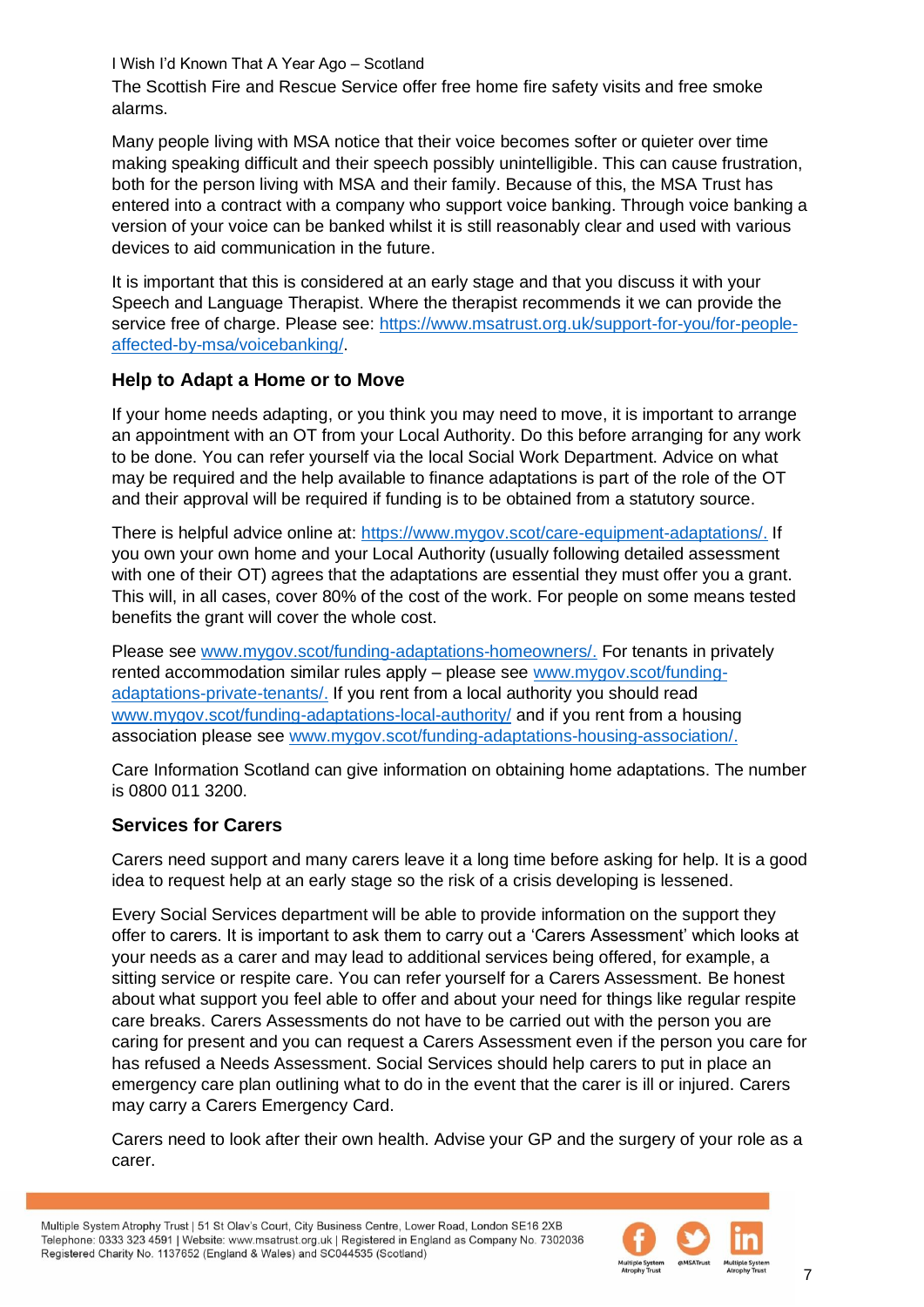Carers are usually entitled to a free flu jab and many surgeries offer other support to carers. Carers (or the person they care for) may be entitled to discounts at visitor attractions or on public transport. Check your eligibility for Carers Allowance – please see the benefits section for further information on this. Many areas have carers centres and Social Services will be able to tell you about these. Carers centres often arrange meetings so you can share experiences with other carers and some have advice workers.

There are also two national voluntary organisations for carers – Carers UK and The Carers Trust and both of their websites are here [www.carersuk.org](http://www.carersuk.org/) and [www.carers.org.](http://www.carers.org/)

Many carers find the online forum HealthUnlocked a convenient and helpful way of asking questions of other carers and people living with MSA. You can access this by going to [www.healthunlocked.com/msa-trust.](http://www.healthunlocked.com/msa-trust) Our Support Groups are also a helpful and supportive way for carers to get together. You can read more about this at [https://www.msatrust.org.uk/.](https://www.msatrust.org.uk/)

## **Six Things… If you do just six things do these…**

1. Get a benefits check

2. Have a care needs assessment (and ensure your carer has a carers assessment) and accept care support if needed

- 3. Look into arranging Powers of Attorney (for financial affairs and for health)
- 4. Plan ahead with respect to housing and adaptation needs
- 5. Maintain your network of family and friends and accept their help
- 6. Do things you enjoy.

## **The MSA Trust's Contact Details:**

We have MSA Health Care Specialists that support people affected by MSA in the UK and Ireland. If you would like to find the MSA Health Care Specialist for your area, contact us on the details below or use the interactive map here – [https://www.msatrust.org.uk/support-for](https://www.msatrust.org.uk/support-for-you/hcps/)[you/hcps/.](https://www.msatrust.org.uk/support-for-you/hcps/)

51 St Olav's Court, City Business Centre, Lower Road, London SE16 2XB

T: 0333 323 4591 | E: support@msatrust.org.uk | W: www.msatrust.org.uk

If you have any questions about anything you have read in this factsheet, then please contact your MSA Health Care Specialist or our Social Welfare Specialist.